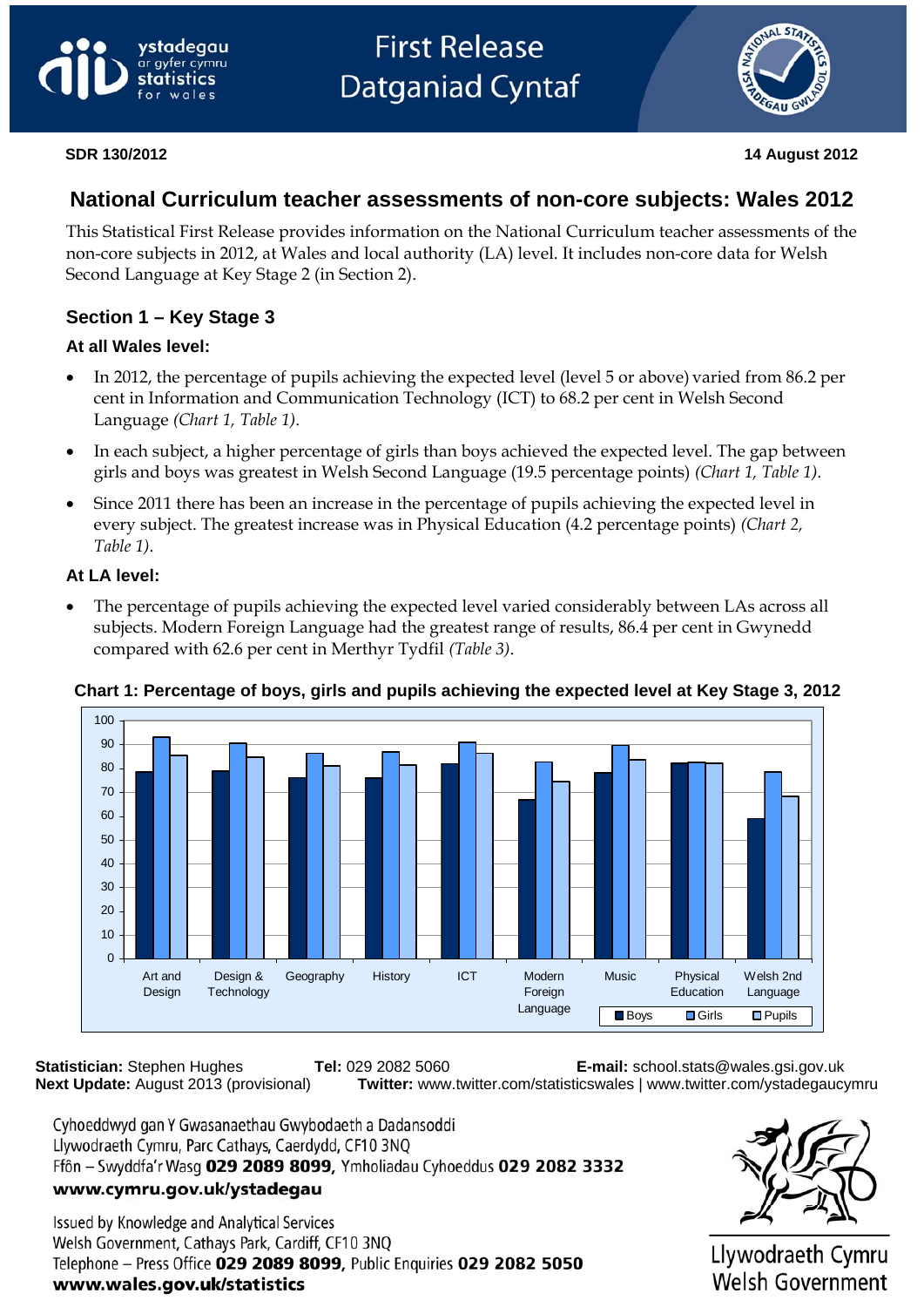

#### **Chart 2: Percentage of pupils achieving the expected level at Key Stage 3, 2007-2012 (a)**

• On average, the percentage of pupils achieving the expected level in non-core subjects in 2012 was 3.5 percentage points higher than 2011, the same average was observed between 2011 and 2010. Between 2009 and 2010, the average increase was 2.9 percentage points, while it was only 0.8 percentage points between 2008 and 2009.

|         |         | Design     |           |         |      | Modern   |       |           |           |
|---------|---------|------------|-----------|---------|------|----------|-------|-----------|-----------|
|         | Art and | and        |           |         |      | Foreign  |       | Physical  | Welsh 2nd |
|         | Design  | Technology | Geography | History | ICT  | Language | Music | Education | Language  |
| Boys:   |         |            |           |         |      |          |       |           |           |
| 2008    | 66.3    | 68.0       | 66.9      | 65.7    | 71.4 | 53.0     | 63.8  | 72.1      | 44.3      |
| 2009    | 66.3    | 68.4       | 67.1      | 66.3    | 72.5 | 55.0     | 65.8  | 72.1      | 46.4      |
| 2010    | 70.3    | 70.7       | 69.1      | 68.8    | 75.8 | 58.6     | 70.3  | 73.4      | 50.1      |
| 2011    | 74.2    | 74.6       | 72.8      | 72.4    | 78.4 | 62.4     | 74.7  | 77.4      | 55.2      |
| 2012    | 78.4    | 78.9       | 76.1      | 75.7    | 81.9 | 66.7     | 78.0  | 82.1      | 58.9      |
| Girls:  |         |            |           |         |      |          |       |           |           |
| 2008    | 84.6    | 82.4       | 77.1      | 78.1    | 81.6 | 70.4     | 79.3  | 71.8      | 64.3      |
| 2009    | 85.1    | 82.8       | 76.9      | 78.1    | 82.7 | 72.6     | 80.7  | 71.7      | 66.1      |
| 2010    | 88.0    | 86.0       | 79.7      | 80.3    | 85.7 | 75.8     | 84.0  | 74.3      | 69.3      |
| 2011    | 90.7    | 88.5       | 82.9      | 83.4    | 88.1 | 78.9     | 86.4  | 78.6      | 74.9      |
| 2012    | 93.0    | 90.6       | 86.3      | 86.9    | 90.8 | 82.7     | 89.5  | 82.3      | 78.4      |
| Pupils: |         |            |           |         |      |          |       |           |           |
| 2008    | 75.3    | 75.1       | 71.9      | 71.8    | 76.4 | 61.6     | 71.5  | 72.0      | 54.1      |
| 2009    | 75.5    | 75.4       | 71.9      | 72.1    | 77.5 | 63.6     | 73.1  | 71.9      | 56.0      |
| 2010    | 78.9    | 78.1       | 74.2      | 74.4    | 80.6 | 67.0     | 77.0  | 73.9      | 59.4      |
| 2011    | 82.2    | 81.3       | 77.7      | 77.7    | 83.1 | 70.4     | 80.4  | 78.0      | 64.6      |
| 2012    | 85.5    | 84.6       | 81.0      | 81.2    | 86.2 | 74.5     | 83.6  | 82.2      | 68.2      |

#### **Table 1: Key Stage 3 non-core teacher assessment results, 2008-2012 (a)**  Percentage of pupils achieving at least level 5 (the expected level) in teacher assessments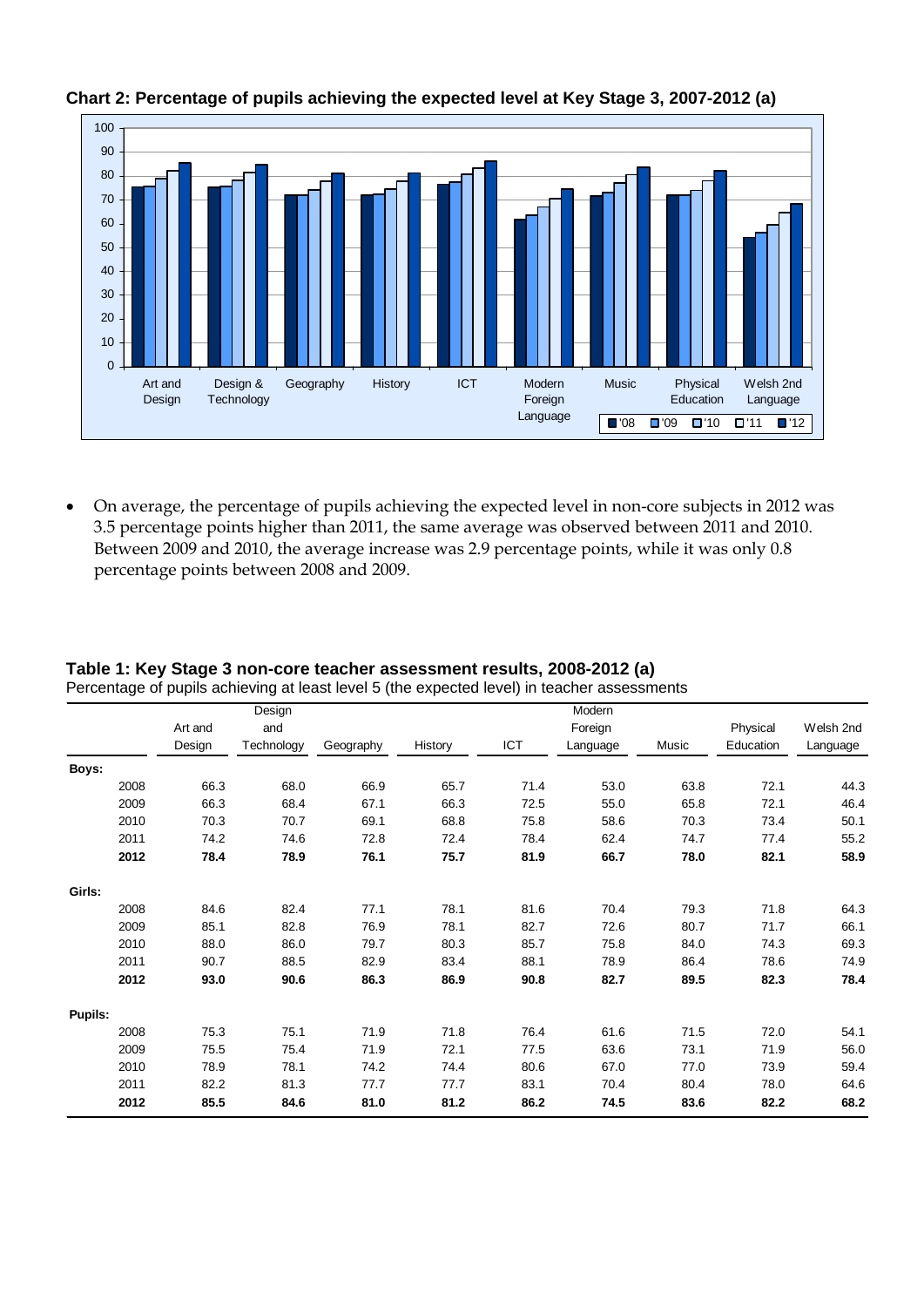#### **Table 2: Key Stage 3 non-core teacher assessment results, 2012 (a)**

Percentage of boys, girls and pupils attaining each level

|                           |     |     | <b>NCO</b> |              |     |      |      |      |      |                |      | Level 5  |        |
|---------------------------|-----|-----|------------|--------------|-----|------|------|------|------|----------------|------|----------|--------|
| Subject                   | D   | N   | 1,2&3      | $\mathbf{1}$ | 2   | 3    | 4    | 5    | 6    | $\overline{7}$ | $8+$ | or above | Cohort |
| Boys:                     |     |     |            |              |     |      |      |      |      |                |      |          |        |
| Art and Design            | 0.1 | 0.7 | 0.5        | 0.5          | 0.7 | 2.4  | 16.8 | 52.6 | 21.3 | 4.2            | 0.3  | 78.4     | 17,727 |
| Design and technology     | 0.1 | 0.7 | 0.5        | 0.4          | 0.8 | 3.0  | 15.7 | 50.6 | 24.6 | 3.6            | 0.1  | 78.9     | 17,727 |
| Geography                 | 0.1 | 0.6 | 0.6        | 0.5          | 0.9 | 3.5  | 17.8 | 40.8 | 26.5 | 8.1            | 0.6  | 76.1     | 17,727 |
| History                   | 0.1 | 0.7 | 0.5        | 0.5          | 1.0 | 3.8  | 17.7 | 41.1 | 26.6 | 7.4            | 0.6  | 75.7     | 17,727 |
| <b>ICT</b>                | 0.1 | 0.6 | 0.5        | 0.4          | 0.7 | 2.3  | 13.5 | 44.9 | 29.7 | 7.1            | 0.2  | 81.9     | 17,727 |
| Modern Foreign Language   | 1.9 | 1.4 | 0.7        | 0.8          | 1.9 | 7.0  | 19.7 | 39.3 | 21.9 | 5.3            | 0.3  | 66.7     | 17,727 |
| Music                     | 0.2 | 0.8 | 0.6        | 0.6          | 0.7 | 2.2  | 17.0 | 55.5 | 18.5 | 3.5            | 0.4  | 78.0     | 17,727 |
| <b>Physical Education</b> | 0.2 | 0.7 | 0.5        | 0.5          | 0.6 | 2.0  | 13.5 | 47.9 | 26.1 | 7.4            | 0.7  | 82.1     | 17,727 |
| Welsh 2nd language        | 1.5 | 1.2 | 0.6        | 0.9          | 2.4 | 10.2 | 24.2 | 40.0 | 16.4 | 2.5            | 0.1  | 58.9     | 14,942 |
| Girls:                    |     |     |            |              |     |      |      |      |      |                |      |          |        |
| Art and Design            | 0.1 | 0.3 | 0.3        | 0.1          | 0.2 | 0.5  | 5.4  | 37.8 | 38.3 | 15.3           | 1.6  | 93.0     | 16,793 |
| Design and technology     | 0.1 | 0.3 | 0.3        | 0.2          | 0.2 | 1.1  | 7.2  | 41.3 | 38.5 | 10.5           | 0.3  | 90.6     | 16,793 |
| Geography                 | 0.1 | 0.3 | 0.3        | 0.2          | 0.4 | 1.6  | 11.0 | 38.0 | 32.8 | 14.1           | 1.4  | 86.3     | 16,793 |
| History                   | 0.1 | 0.3 | 0.3        | 0.2          | 0.4 | 1.6  | 10.3 | 38.4 | 33.7 | 13.4           | 1.3  | 86.9     | 16,793 |
| <b>ICT</b>                | 0.1 | 0.3 | 0.3        | 0.2          | 0.2 | 0.9  | 7.3  | 41.2 | 37.9 | 11.5           | 0.2  | 90.8     | 16,793 |
| Modern Foreign Language   | 0.9 | 0.7 | 0.3        | 0.3          | 0.5 | 3.1  | 11.6 | 37.0 | 34.0 | 11.1           | 0.6  | 82.7     | 16,793 |
| Music                     | 0.1 | 0.4 | 0.3        | 0.1          | 0.2 | 0.8  | 8.6  | 51.6 | 29.1 | 7.9            | 0.9  | 89.5     | 16,793 |
| <b>Physical Education</b> | 0.2 | 0.4 | 0.3        | 0.2          | 0.2 | 1.8  | 14.6 | 53.4 | 22.9 | 5.5            | 0.5  | 82.3     | 16,793 |
| Welsh 2nd language        | 0.6 | 0.6 | 0.3        | 0.3          | 0.8 | 4.3  | 14.8 | 41.7 | 29.4 | 6.8            | 0.4  | 78.4     | 13,791 |
| Pupils:                   |     |     |            |              |     |      |      |      |      |                |      |          |        |
| Art and Design            | 0.1 | 0.5 | 0.4        | 0.3          | 0.5 | 1.5  | 11.2 | 45.4 | 29.6 | 9.6            | 0.9  | 85.5     | 34,520 |
| Design and technology     | 0.1 | 0.5 | 0.4        | 0.3          | 0.5 | 2.0  | 11.6 | 46.1 | 31.3 | 7.0            | 0.2  | 84.6     | 34,520 |
| Geography                 | 0.1 | 0.5 | 0.4        | 0.3          | 0.6 | 2.5  | 14.5 | 39.4 | 29.6 | 11.0           | 1.0  | 81.0     | 34,520 |
| History                   | 0.1 | 0.5 | 0.4        | 0.3          | 0.7 | 2.7  | 14.1 | 39.8 | 30.0 | 10.4           | 0.9  | 81.2     | 34,520 |
| <b>ICT</b>                | 0.1 | 0.4 | 0.4        | 0.3          | 0.5 | 1.6  | 10.5 | 43.1 | 33.7 | 9.3            | 0.2  | 86.2     | 34,520 |
| Modern Foreign Language   | 1.4 | 1.0 | 0.5        | 0.6          | 1.2 | 5.1  | 15.8 | 38.2 | 27.8 | 8.1            | 0.4  | 74.5     | 34,520 |
| Music                     | 0.2 | 0.6 | 0.5        | 0.3          | 0.4 | 1.5  | 12.9 | 53.6 | 23.7 | 5.6            | 0.7  | 83.6     | 34,520 |
| <b>Physical Education</b> | 0.2 | 0.6 | 0.4        | 0.3          | 0.4 | 1.9  | 14.0 | 50.6 | 24.5 | 6.5            | 0.6  | 82.2     | 34,520 |
| Welsh 2nd language        | 1.1 | 0.9 | 0.5        | 0.6          | 1.6 | 7.4  | 19.7 | 40.8 | 22.6 | 4.6            | 0.3  | 68.2     | 28,733 |

(a) D represents pupils who have been disapplied under sections 113 - 116 of the 2002 Education Act, or pupils for whom teachers were unable to provide an assessment.

N represents pupils not awarded a level for reasons other than disapplication.

From 2010 National Curriculum outcome level W (working towards level 1) was removed and replaced by three new valid outcomes – National Curriculum Outcomes 1, 2 and 3. These new levels were introduced to describe the achievement below level 1.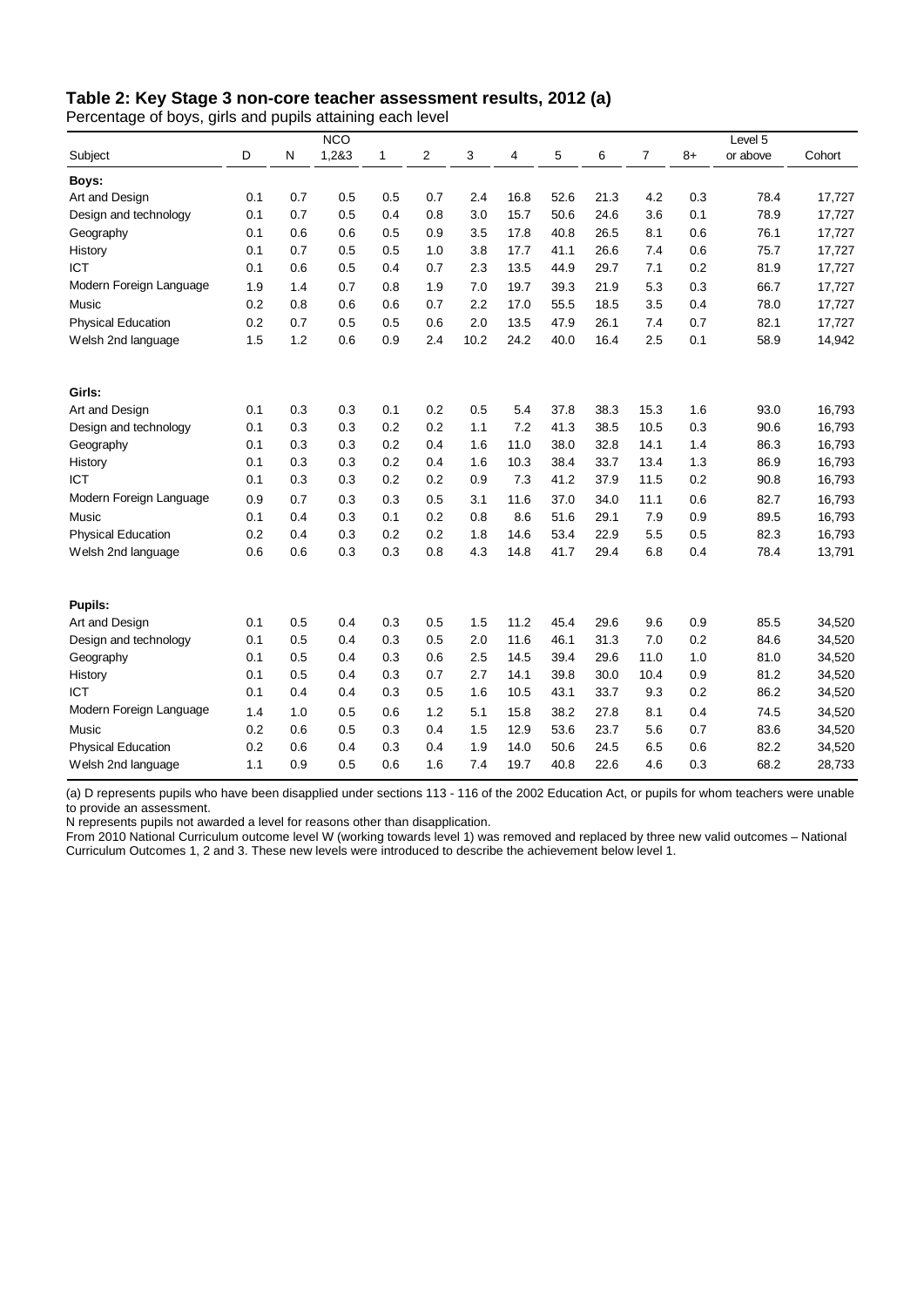#### **Table 3: Key Stage 3 non-core teacher assessment results by LA, 2012**

Percentage of pupils achieving at least level 5 (the expected level) in teacher assessments

|                       |         | Design     |           |         |      | Modern   |       |           |           |
|-----------------------|---------|------------|-----------|---------|------|----------|-------|-----------|-----------|
|                       | Art and | and        |           |         |      | Foreign  |       | Physical  | Welsh 2nd |
|                       | Design  | Technology | Geography | History | ICT  | Language | Music | Education | Language  |
| Isle of Anglesey      | 88.7    | 86.7       | 85.8      | 84.2    | 86.7 | 82.1     | 87.7  | 87.2      | 66.1      |
| Gwynedd               | 92.4    | 92.2       | 89.3      | 89.0    | 93.0 | 86.4     | 90.7  | 89.3      | 67.9      |
| Conwy                 | 90.5    | 87.0       | 87.3      | 87.5    | 91.5 | 84.2     | 85.5  | 87.8      | 70.9      |
| Denbighshire          | 85.9    | 87.1       | 84.3      | 85.3    | 81.6 | 77.8     | 85.6  | 80.9      | 70.4      |
| Flintshire            | 92.4    | 91.3       | 88.0      | 89.0    | 91.5 | 79.9     | 89.3  | 85.6      | 71.8      |
| Wrexham               | 77.0    | 79.0       | 77.6      | 79.6    | 87.2 | 70.8     | 79.9  | 80.9      | 64.8      |
| Powys                 | 88.8    | 89.0       | 85.3      | 85.1    | 90.2 | 76.3     | 85.9  | 86.5      | 70.3      |
| Ceredigion            | 92.4    | 92.5       | 89.5      | 90.4    | 95.3 | 78.4     | 88.0  | 89.5      | 71.9      |
| Pembrokeshire         | 87.6    | 88.0       | 86.1      | 86.1    | 89.6 | 79.7     | 84.3  | 88.3      | 73.0      |
| Carmarthenshire       | 87.0    | 85.7       | 83.4      | 84.7    | 89.6 | 78.1     | 85.1  | 83.5      | 68.4      |
| Swansea               | 88.4    | 84.5       | 81.2      | 81.1    | 88.1 | 72.5     | 84.4  | 83.9      | 70.5      |
| Neath Port Talbot     | 85.4    | 83.5       | 76.7      | 74.1    | 86.8 | 73.3     | 79.8  | 80.8      | 70.6      |
| <b>Bridgend</b>       | 84.3    | 82.0       | 76.8      | 78.1    | 84.0 | 68.5     | 80.9  | 74.1      | 68.1      |
| The Vale of Glamorgan | 83.9    | 87.5       | 83.5      | 80.3    | 88.0 | 77.7     | 88.2  | 86.0      | 71.4      |
| Rhondda Cynon Taf     | 79.7    | 77.8       | 74.2      | 74.5    | 80.7 | 69.2     | 77.4  | 78.0      | 66.2      |
| Merthyr Tydfil        | 82.1    | 78.2       | 74.2      | 74.9    | 82.4 | 62.6     | 77.8  | 76.2      | 62.4      |
| Caerphilly            | 81.4    | 83.5       | 76.6      | 79.0    | 81.3 | 72.0     | 80.2  | 81.2      | 65.3      |
| <b>Blaenau Gwent</b>  | 82.6    | 77.6       | 72.6      | 71.8    | 83.7 | 62.8     | 78.7  | 72.9      | 65.1      |
| Torfaen               | 85.9    | 79.2       | 80.9      | 81.0    | 83.8 | 74.9     | 82.6  | 78.4      | 63.6      |
| Monmouthshire         | 82.9    | 86.8       | 86.4      | 85.7    | 86.4 | 77.8     | 89.2  | 85.9      | 77.1      |
| Newport               | 83.4    | 85.2       | 79.6      | 78.3    | 83.7 | 75.4     | 83.2  | 83.1      | 67.6      |
| Cardiff               | 85.6    | 84.4       | 79.6      | 80.1    | 84.3 | 70.7     | 83.8  | 78.9      | 66.0      |
| Wales                 | 85.5    | 84.6       | 81.0      | 81.2    | 86.2 | 74.5     | 83.6  | 82.2      | 68.2      |
| 2011                  | 82.2    | 81.3       | 77.7      | 77.7    | 83.1 | 70.4     | 80.4  | 78.0      | 64.6      |
| 2010                  | 78.9    | 78.1       | 74.2      | 74.4    | 80.6 | 67.0     | 77.0  | 73.9      | 59.4      |
| 2009                  | 75.5    | 75.4       | 71.9      | 72.1    | 77.5 | 63.6     | 73.1  | 71.9      | 56.0      |
| 2008                  | 75.3    | 75.1       | 71.9      | 71.8    | 76.4 | 61.6     | 71.5  | 72.0      | 54.1      |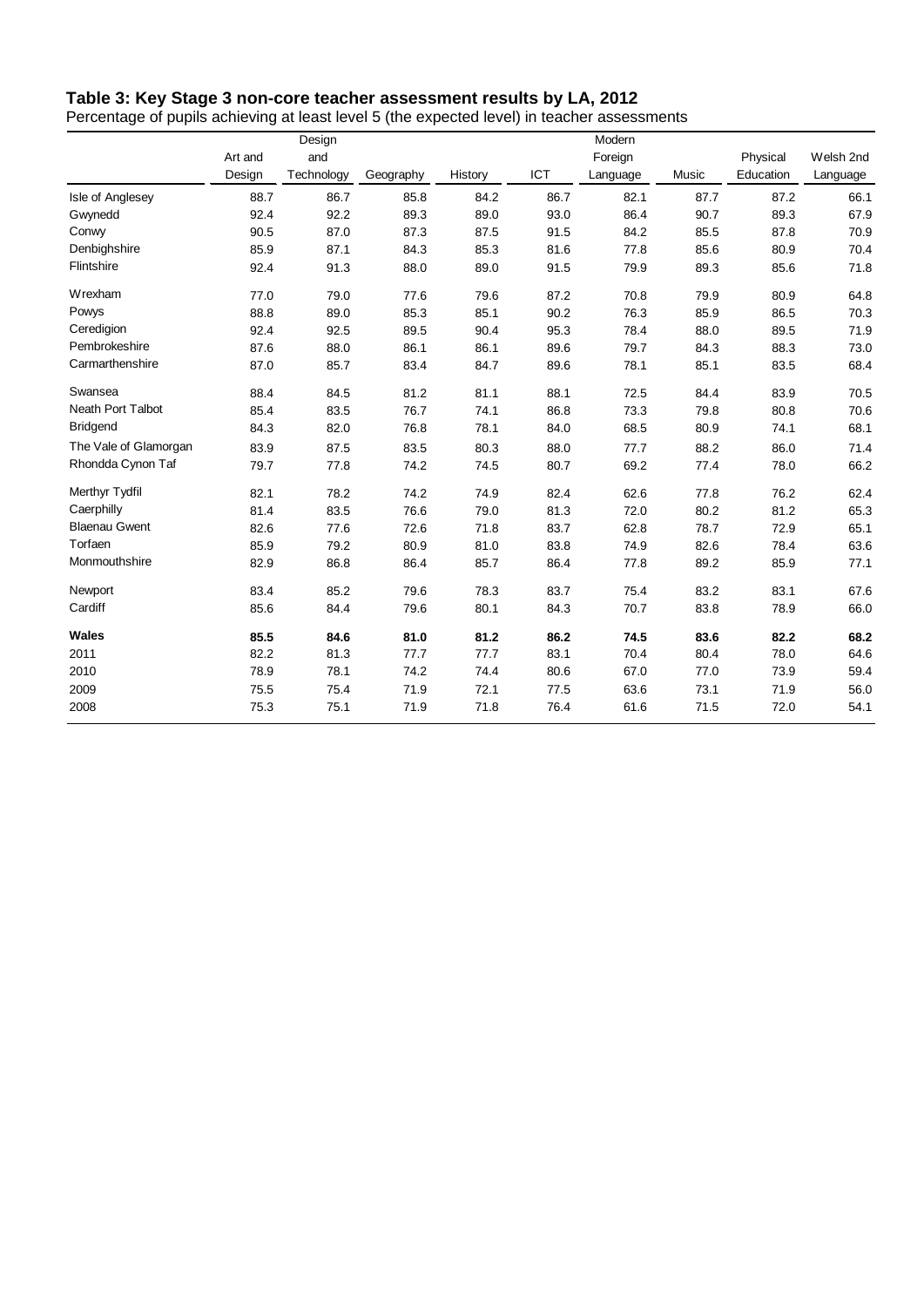#### **Section 2 – Key Stage 2**

- It is optional for schools to provide details of teacher assessments in Welsh Second Language to the Welsh Government. In 2012, 25,082 pupils from an eligible cohort of 25,519 (98.3 per cent) were assessed in Welsh Second Language, compared to 25,592 pupils from an eligible cohort of 26,155 (97.8 per cent) in 2011. The eligible cohort consists of those who did not have a teacher assessment in Welsh first language.
- In 2012, the percentage of pupils achieving the expected level (level 4 or above) in Welsh Second Language was 61.6 per cent.

#### **Table 4: Key Stage 2 non-core teacher assessment results, 2012 (a)**

Percentage of pupils boys, girls and pupils attaining each level

| Subject                       | D   | N   | <b>NCO</b><br>1.2&3 | 1   | 2   | 3    | 4    | 5    | 6+  | Level 4<br>or above | Cohort |
|-------------------------------|-----|-----|---------------------|-----|-----|------|------|------|-----|---------------------|--------|
| Boys:<br>Welsh 2nd language   | 0.5 | 0.5 | 0.8                 | 2.2 | 8.7 | 32.2 | 46.7 | 8.3  | 0.1 | 55.1                | 13,049 |
| Girls:<br>Welsh 2nd language  | 0.1 | 0.3 | 0.4                 | 0.9 | 5.1 | 24.6 | 55.0 | 13.3 | 0.2 | 68.6                | 12,033 |
| Pupils:<br>Welsh 2nd language | 0.3 | 0.4 | 0.6                 | 1.6 | 7.0 | 28.6 | 50.7 | 10.7 | 0.2 | 61.6                | 25,082 |

(a) Welsh Second Language data at Key Stage 2 was collected for the first time in 2010. The reporting of these results is optional for schools. For further information please see the notes at the end of this release.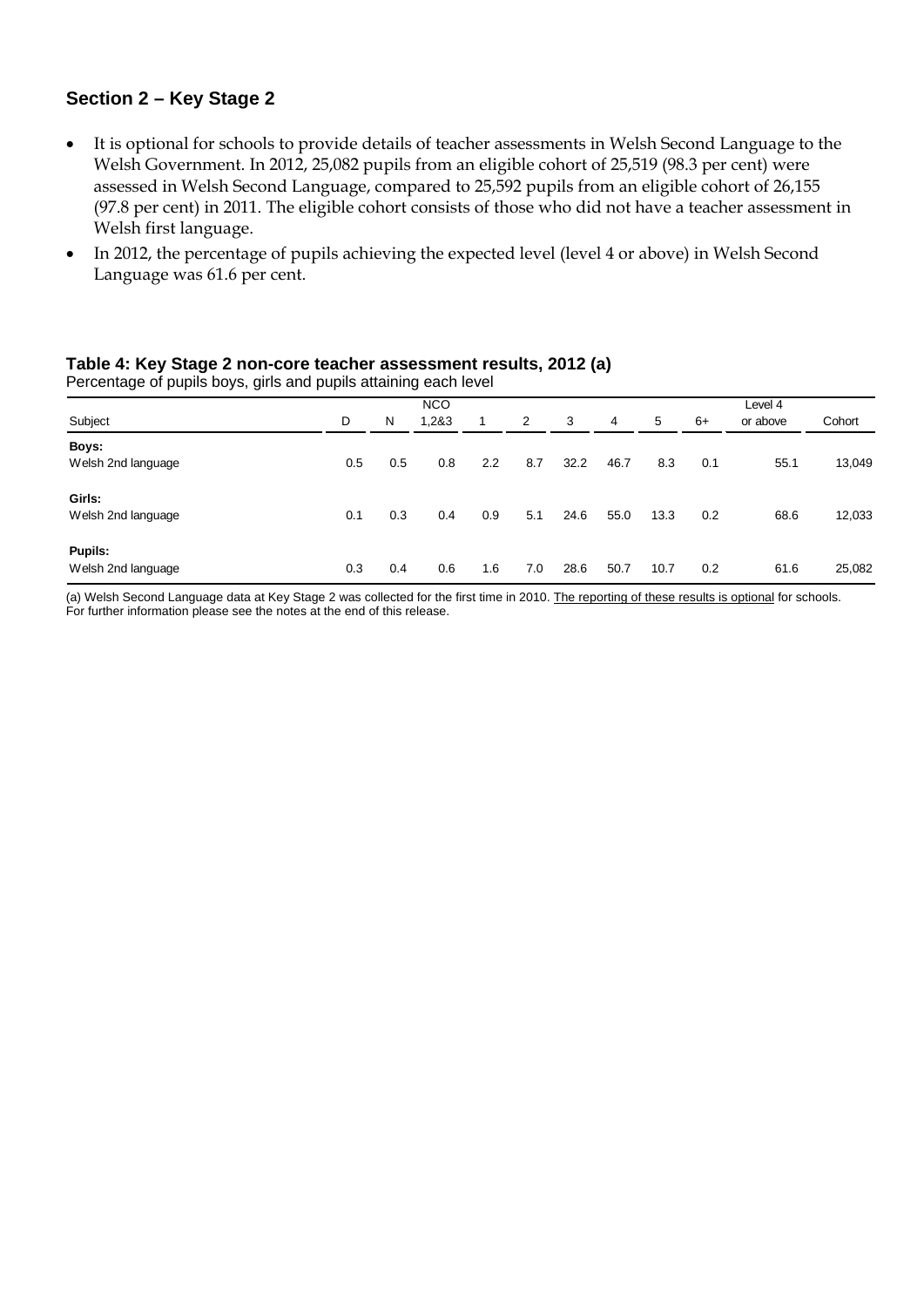#### **Table 5: Key Stage 2 non-core teacher assessment results by LA, 2010 - 2012 (a)**

Percentage of pupils achieving at least level 4 (the expected level) in teacher assessments

|                          | Welsh Second Language |      |      |  |
|--------------------------|-----------------------|------|------|--|
|                          | 2010                  | 2011 | 2012 |  |
| Isle of Anglesey         | 37.5                  | 48.4 | 33.8 |  |
| Gwynedd (b)              |                       | ÷    |      |  |
| Conwy                    | 50.6                  | 58.8 | 68.7 |  |
| Denbighshire             | 48.9                  | 62.4 | 66.2 |  |
| Flintshire               | 38.1                  | 45.5 | 53.2 |  |
| Wrexham                  | 65.6                  | 76.0 | 77.5 |  |
| Powys                    | 37.0                  | 51.7 | 57.5 |  |
| Ceredigion               | 69.6                  | 60.0 | 58.1 |  |
| Pembrokeshire            | 26.8                  | 41.3 | 52.7 |  |
| Carmarthenshire          | 36.6                  | 58.4 | 51.8 |  |
| Swansea                  | 34.6                  | 47.7 | 59.1 |  |
| <b>Neath Port Talbot</b> | 54.3                  | 59.4 | 71.2 |  |
| <b>Bridgend</b>          | 11.1                  | 32.4 | 50.7 |  |
| The Vale of Glamorgan    | 29.4                  | 57.9 | 69.1 |  |
| Rhondda Cynon Taf        | 23.4                  | 42.8 | 59.6 |  |
| Merthyr Tydfil           | 14.4                  | 34.2 | 52.5 |  |
| Caerphilly               | 10.2                  | 23.3 | 45.8 |  |
| <b>Blaenau Gwent</b>     | 34.6                  | 59.0 | 63.9 |  |
| Torfaen                  | 28.6                  | 52.8 | 72.0 |  |
| Monmouthshire            | 43.1                  | 58.9 | 76.9 |  |
| Newport                  | 41.0                  | 66.5 | 77.0 |  |
| Cardiff                  | 43.4                  | 58.5 | 62.1 |  |
| <b>Wales</b>             | 35.4                  | 51.4 | 61.6 |  |

(a) Welsh Second Language data at Key Stage 2 was collected for the first time in 2010. The reporting of these results is optional for schools. For further information please see the notes at the end of this release.

(b) Most pupils in Gwynedd study Welsh as their first language, and therefore the cohort size would be very small, or even zero (as in 2010).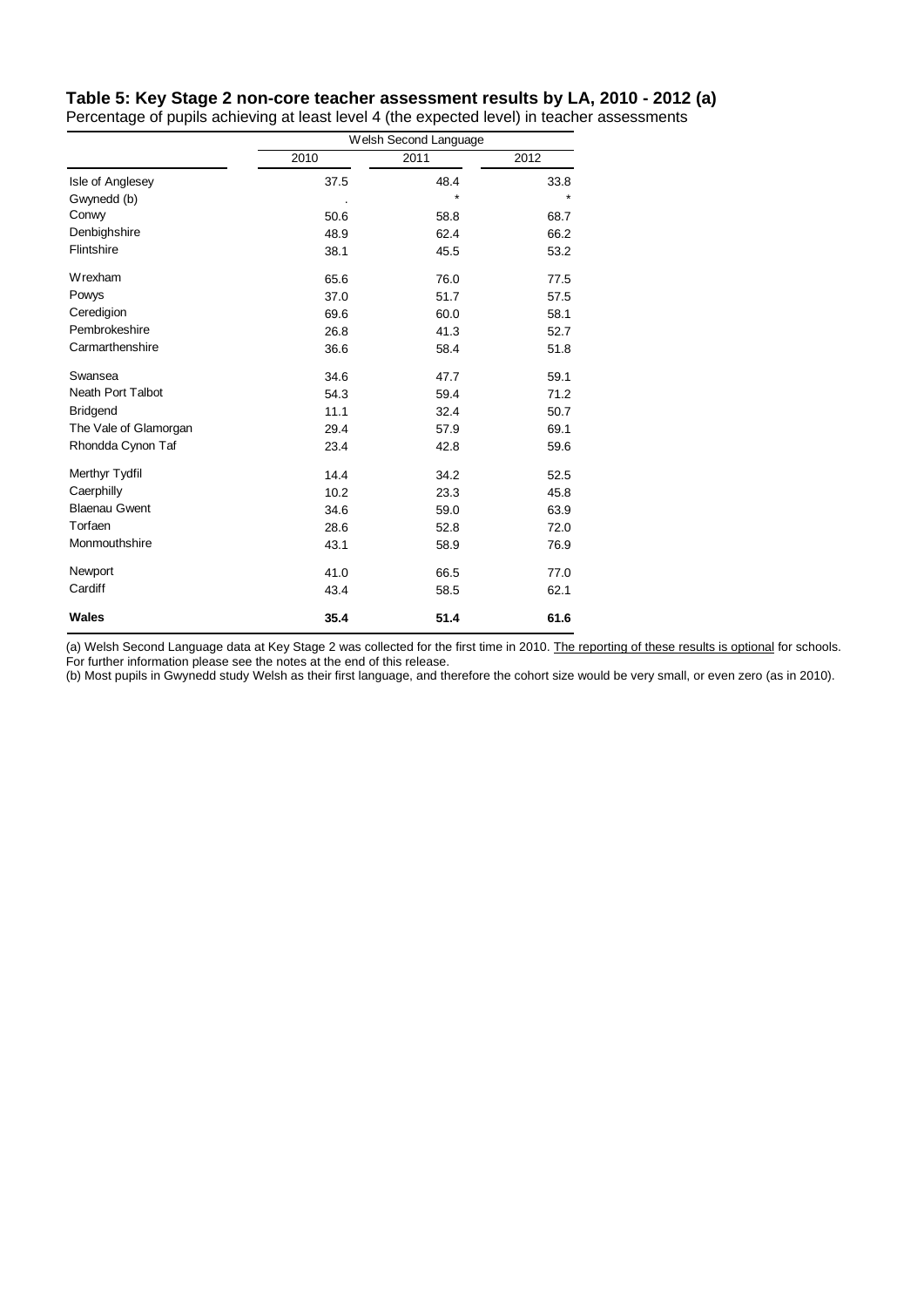#### **Notes**

#### **1. Context**

#### **1.1 Policy/Operational**

All learners in their final year of Key Stages 2 and 3 must be assessed through teacher assessments. Headteachers are responsible for reporting results for all learners on their school roll as at the second Tuesday in May; this is known as the 'specified date on roll'. In 2012, the date for this was 8 May. Statutory assessment arrangements for the school year 2011/12 can be found here: [http://wales.gov.uk/topics/educationandskills/schoolshome/curriculuminwales/statutoryassessment](http://wales.gov.uk/topics/educationandskills/schoolshome/curriculuminwales/statutoryassessment/?lang=en) [/?lang=en](http://wales.gov.uk/topics/educationandskills/schoolshome/curriculuminwales/statutoryassessment/?lang=en)

The National Curriculum subjects in Wales are split into two categories, core subjects and non-core subjects. The core subjects are English, Welsh first language, mathematics and science. The non-core subjects are art and design, design and technology, geography, history, information and communication technology, modern foreign language, music, physical education and Welsh second language.

#### **1.2 Related Publications**

A similar release relating to mandatory areas of learning at enf of Foundation Phase and core subjects at Key Stage 2 and 3, entitled "End of Foundation Phase Outcomes and National Curriculum Teacher Assessment of Core Subjects at Key stages 2 and 3" was also released on 14 August 2012 and can be found here:

<http://wales.gov.uk/topics/statistics/headlines/schools2012/?lang=en>

England publish separate releases on Key Stage 1, 2 and 3. Within the England release, figures are published on teacher assessments, as well as official exams (no longer sat in Wales). The latest available published statistics can be found here:

<http://www.education.gov.uk/rsgateway/DB/SFR/index.shtml>

More detailed tables, including school-level data, are available on request.

#### **2. Data source**

The National Data Collection (NDC) is the electronic collection of teacher assessment data at end of Foundation Phase and Key Stages 2 and 3. Data is sent by schools to Knowledge and Analytical Services within the Welsh Government care of their Local Authority (LA).

A summary of the NDC process for 2011 covering timescales and reporting arrangements can be found here:

[http://wales.gov.uk/topics/educationandskills/schoolshome/schooldata/ims/datacollections/nation](http://wales.gov.uk/topics/educationandskills/schoolshome/schooldata/ims/datacollections/nationaldatacollection/?lang=en) [aldatacollection/?lang=en](http://wales.gov.uk/topics/educationandskills/schoolshome/schooldata/ims/datacollections/nationaldatacollection/?lang=en)

#### **3. Definitions**

#### **3.1 Coverage**

Most learners will be 11 or 14 years old at the end of Key Stage 2 and 3 respectively. It is possible that some may be older or younger and some may be taught in a class where the majority of learners are of a different age. For each Key Stage, learners must be statutorily assessed (i.e. they must receive an end of Key Stage teacher assessment) once only.

From 2010 schools were able to provide Key Stage 2 results for Welsh Second Language.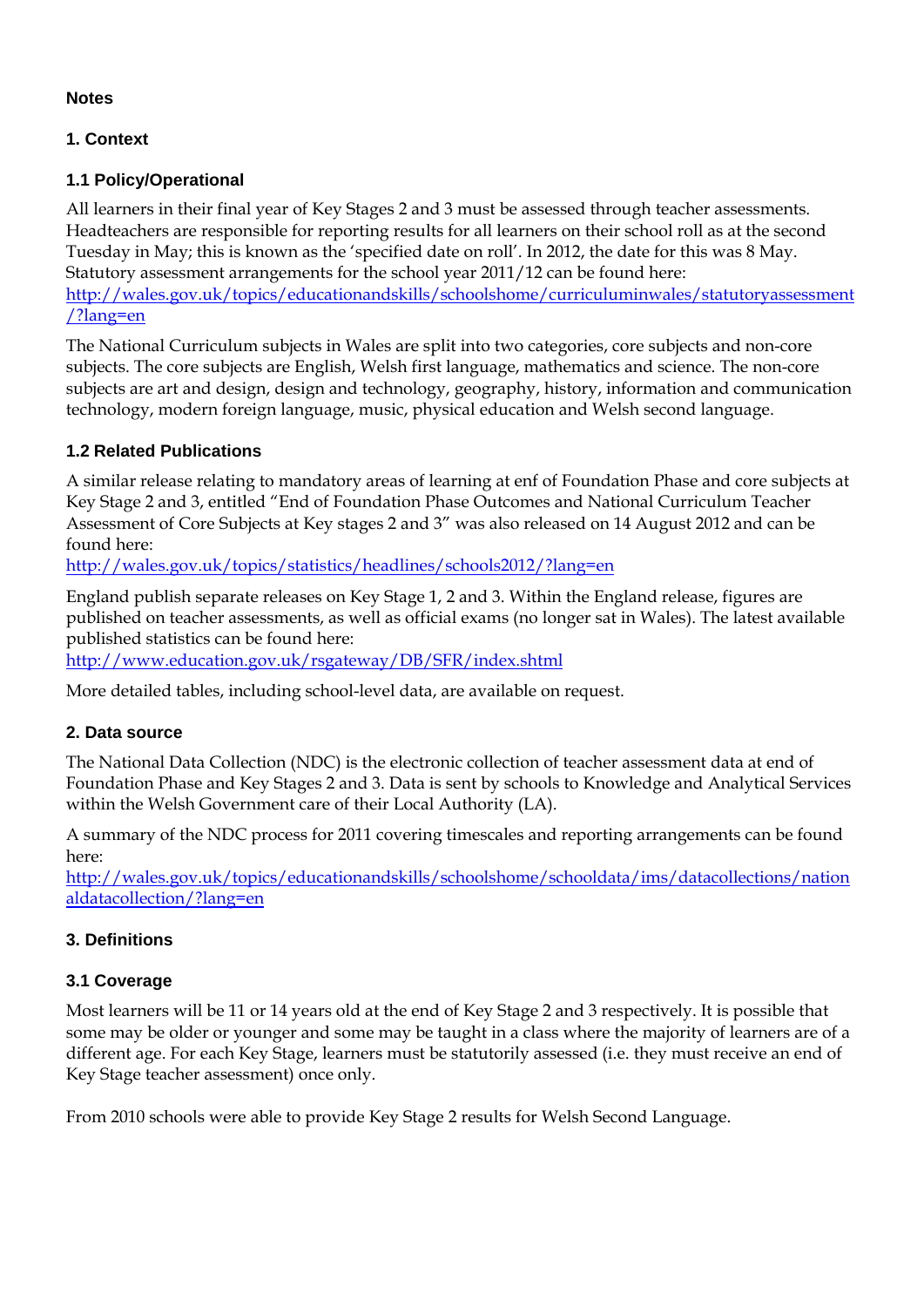#### **3.2 Expected levels**

The general expectation is that the majority of 11 year olds will attain level 4 in each subject. Similarly, 14 year olds will attain level 5.

'D' represents pupils who have been disapplied under sections 113-116 of the 2002 Education Act, or pupils for whom teachers were unable to provide an assessment. 'N' represents pupils not awarded a level for reasons other than disapplication.

In 2010, level 'W' (working towards level 1) was removed and replaced by three new valid outcomes for Key Stage 2 and Key Stage 3 – National Curriculum Outcomes (NCO) 1, 2 and 3. These new levels have been introduced to describe achievement below level 1. For publishing purposes, these three outcomes have been grouped together and named 'NCO 1, 2 and 3'.

More information on levels within each Key Stage (including the 'D' and 'N' codes) can be found by following the link seen in section 1.1.

#### **4. Rounding and symbols**

In tables where figures have been rounded to the nearest final digit, there may be an apparent discrepancy between the sum of the constituent items and the total shown.

The following symbols have been used throughout the publication:

- percentages less than 0.5 but not zero
- . not applicable
- .. not available
- $\sim$  not yet available
- \* figure is less than 5, or based on a figure less than 5.

### **5. Key Quality Information**

This section provides a summary of information on this output against five dimensions of quality: Relevance, Accuracy, Timeliness and Punctuality, Accessibility and Clarity, and Comparability. It also covers specific issues relating to quality of 2012 data, and describes the quality management tool applied to this area of work. Between September and November 2010 we conducted a public consultation on our Education Statistics outputs, in which we asked for feedback on the quality of the outputs. A summary of responses has been published and is available here:

<http://wales.gov.uk/consultations/statistics/education/?lang=en>

### **5.1 Relevance**

The statistics are used both within and outside the Welsh Government to monitor educational trends and as a baseline for further analysis of the underlying data. Some of the key users are:

- Ministers and the Members Research Service in the National Assembly for Wales;
- The Department for Education and Skills in the Welsh Government;
- Other government departments;
- The research community;
- LAs and schools:
- Students, academics and universities;
- Individual citizens, private companies and the media.

These statistics are used in a variety of ways. Some examples of these are:

- General background and research;
- Inclusions in reports and briefings;
- Advice to Ministers;
- The all-Wales education core data packs (the replacement for the National Pupil Database);